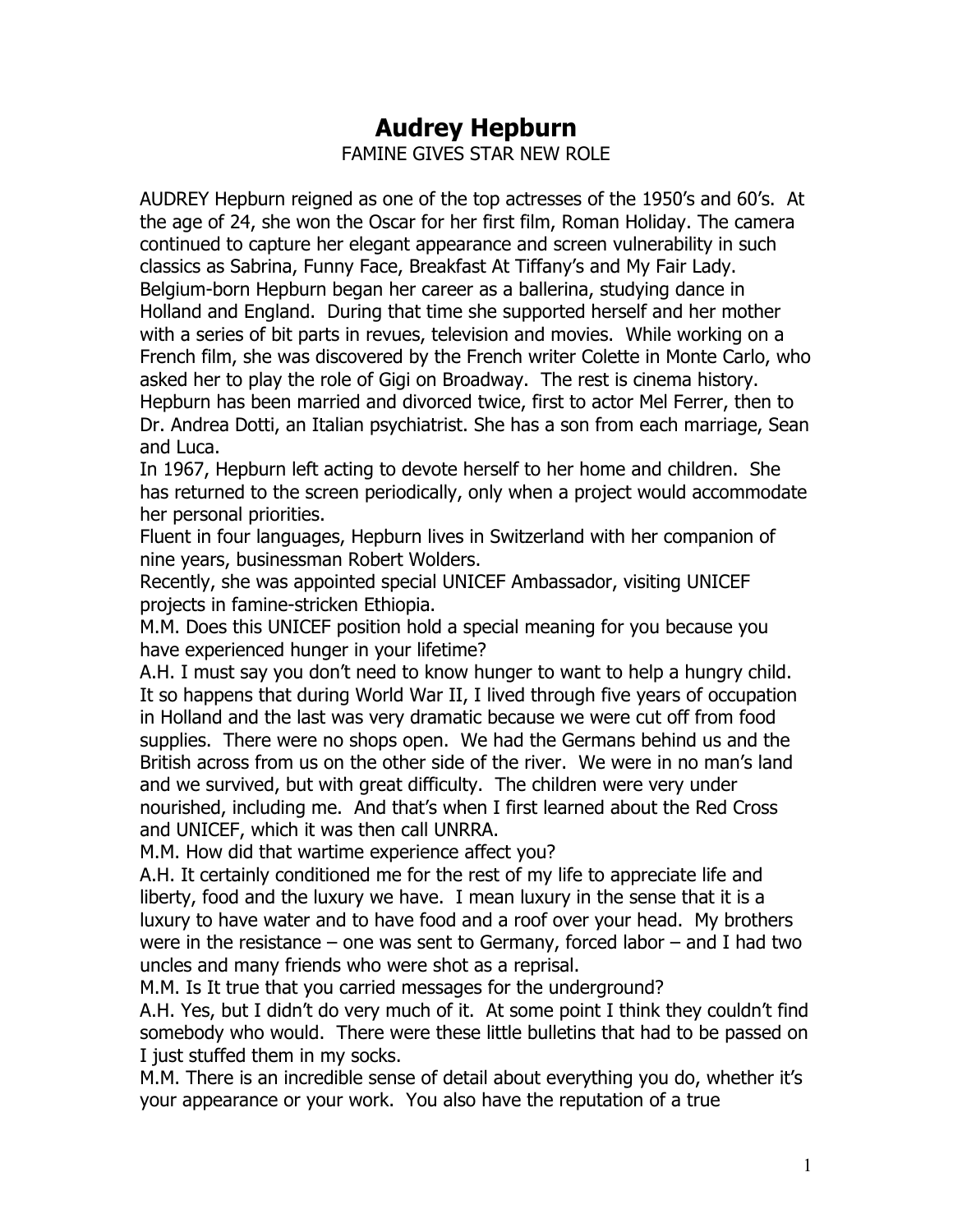professional, rarely showing temperament. Where does this strong sense of discipline come from?

A.H. That came from my mother, who was born in 1900, so you can imagine, in the Victorian days' practice, she was brought up very strictly. I had a combination of an old-fashioned upbringing and of being Anglo-Saxon at the same time, so it's a combination of duty comes first and of manners. My mother used to say manners mean kindness. It's thinking of others first and yourself last.

I suppose I was ingrained with that and with Russian ballet training, which as you know, is very tough and disciplinarian. You're not supposed to huff or puff or complain. You're just supposed to do it. I think a combination of all of that has been very helpful because it got me through some very rough times, at least with bothering other people as little as possible. It also turns you into a rather reserved person, because for so long I had great difficulty expressing or talking about myself if I needed to, because I had been brought up to think that wasn't done.

M.M. I think most women were raised with the sense that everybody else's emotional needs were more important. That's what the women's movement was all about – strengthening your self-esteem, putting yourself on the priority list. Did you identify with that in any way?

A.H. I don't have much to say about self esteem. I've had so many complexes all my life that it's always been hard for me to have assurance. To be assured is what I've needed more than anything. The women's movement, I've always sympathized with, but I've never had any problem because at the age of 13 I went to work and I was always able to work, and nobody stopped me from working, so I've had a certain independence that way.

M.M. You said you had a lot of complexes. That's hard to believe when you have generations of women who look at you and want your cheekbones, your smile, your voice and your figure. Did you not feel comfortable with the way you looked?

A.H. Especially when I was younger, I thought I was moonfaced and flatchested and had rather large feet and all the things I didn't want to have. I wanted to be pretty and round, like beautiful girls admired. Somehow, in spite of all of that, so many good things have happened to me. Today, I'm happier with myself than I ever was when I was younger, because I realize these things didn't' stop my happiness. Two sons and many movies later, plus lots of friend, I feel better about myself now than I did then.

M.M. What did it feel like at the age of 24, with no acting training and little experience, to have a Broadway success and win an Oscar?

A.H. I was in a total daze. I think I thrill to it more today. I didn't really know what had hit me or what movies quite meant or how you made movies until I did the first one. I went from director William Wyler and Gregory Peck to an Oscar. It was incredible and over the years is when I really learned to realize the very good fortune I had and how many blessings it brought me.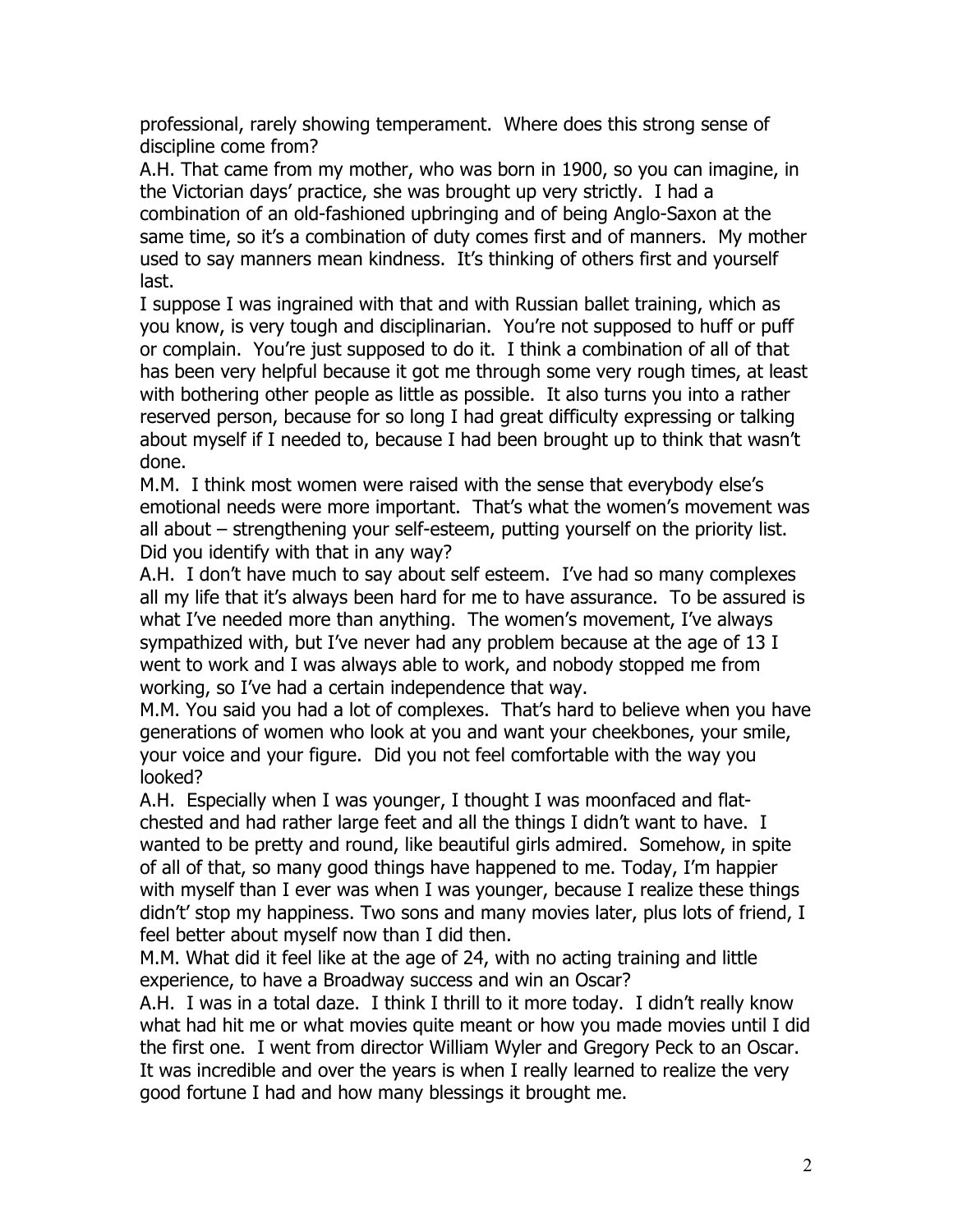M.M. But when one doesn't have acting technique or training, what does one depend on?

A.H. Years ago I was doing a little tiny bit part in a picture in France and I was seen by Colette, the French writer, and she asked to speak to me, just at the time they were planning the Broadway production of Gigi. She said, "We're looking for an unknown girl: Do you think you'd like to do it?" I said, "I'd love to to do it, but I can't. I'm not an actress; I've never acted on the stage." She said, "Well, you've been a dancer and you know how to work hard, so you will be able to do it." So I think it comes back to discipline, hard work, and you hope that you have the rest that follows. And I did work terribly hard.

M.M. You said you attributed your success to three men: Billy Wilder, William Wyler and George Cukor. What did they do for you?

A.H. I think I was the product of good directors. I've had others too, such as Fred Zimmerman, Stanley Donan and Blake Edwards. And I suppose they did bring the best out in me and taught me the things they thought I could do and therefore they gave me the assurance I needed to try. I was ;really an unknown, an inexperienced dancer and I went from one successful movie to another, and if you look at the movies that they were and you see the director who directed them and the partners that I've played opposite, it has to be that. M.M. At the age of 38, as the drumbeat of the women's movement was getting louder and louder and thousands of women began looking for a career, you did and about face, took a prolonged break form your career and stayed at home. Why?

A.H. I had to make a choice at one point of missing movies or missing my children, and it was a very easy decision to make because I wanted my child so much. Movies were made on location. I was in Africa, Mexico, Spain, and France. When my son started going to school I couldn't take him with me anymore, and that was tough for me, so I stopped accepting pictures. I withdrew to stay home with my children; it was the only choice for me. I couldn't have survived otherwise. I would hate to look back on movies and not have known my children. I was very happy. It was not as if I was sitting at home biting my nails or being frustrated. I was desperate the other way. I'd find myself in a hotel on the other end of the world and I'd call home and find out that my son was running a fever, or something. It just became impossible. M.M. You had your first child at the age of 30 and your second at the age of 39. You were bedridden for most of each pregnancy. What did that commitment to motherhood mean to you?

A.H. It's something that's a part of me. I think I was born wanting a child. I loved babies when I was little and it was my dream to have children. Obviously, like all mothers, I'm crazy about my two boys. My eldest son is in Mexico; he's an assistant director on a picture with Gregory Peck. I said to Greg, "I hope you bring him all the good fortune that you did me." And my youngest son is 18 now and is finishing school this year, and wants to go to art school next year.